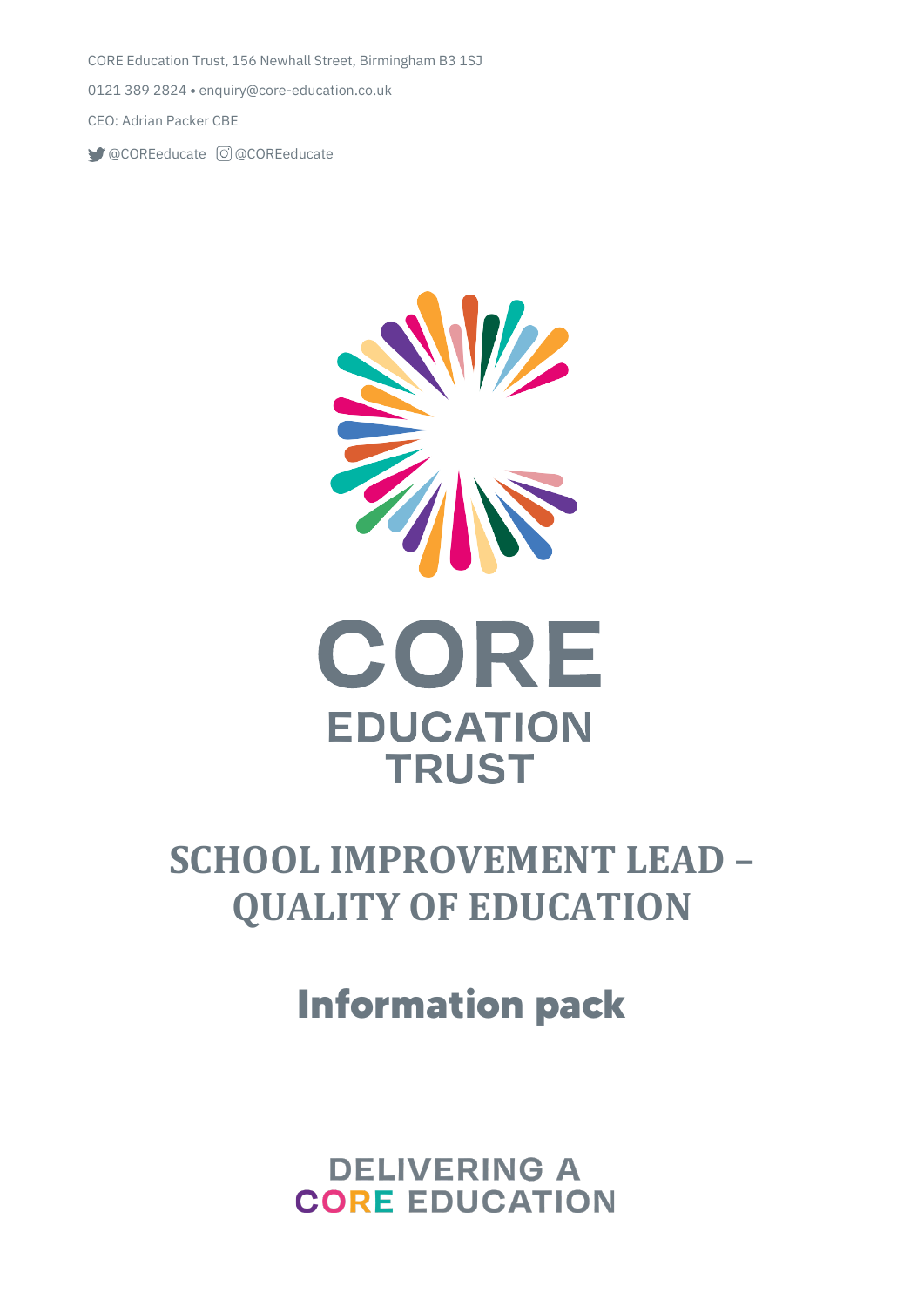**We promote a simple but ambitious ethos which is expressed through our four CORE values:**

**collaboration; opportunity; respect and excellence.**

# **WELCOME FROM OUR CEO**

Thank you for your interest in working for CORE Education Trust. I co-founded the Trust in 2015 and remain very much "hands-on" in my approach to leading the Trust. However, I am very clear that it is not my job to run our schools. We employ dynamic Headteachers and senior leaders and we give them a clear mandate to lead on delivering a CORE education in the local context of each of our schools. These schools are at the heart of the communities they serve. As a sponsor, we are committed to understanding the local contexts and we provide solutions, resources and innovation on that basis.

We promote a simple but ambitious ethos which is expressed through our four CORE values: collaboration; opportunity; respect and excellence. These values place an emphasis on fostering positive relationships and creating a culture of aspiration, purpose and belonging. We thrive on diversity and work hard to create school environments that are open, outward facing, creative and dynamic.

You can read much more about our ethos, culture and history through the many archive news stories on the internet. We have had an eventful journey to this point! What I hope you will recognise about that history is that we are a resilient and courageous MAT. We dare to step into situations that are challenging, and we seek bold solutions because that is what we believe our children deserve. Each school we take on has its own distinctive identity and therefore its own distinctive rewards and challenges. A quick look at our social media profiles will enable you to get a sense of those different contexts. As well as finding out as muchas you can about the school at which the role you are applying for is based, I would also encourage youto fully understand the nuanced details of the Trust's wider work through projects such as Echo Eternal before submitting an application. We would also ask that you consider how our values chime with your own sense of how schools should be run and how children are best served through our education system.We want all our staff to consider themselves as learners and leaders, regardless of their job role.

CORE Education has become a happy home for many staff who have worked in other environments and perhaps found it difficult to fit in. We embrace individuality of thought and celebrate that we are an employer who cares passionately about its employees, people with an incredibly diverse range of backgrounds and experiences. I have worked at every level from Teaching Assistant to Headteacher and just about every job in between. I have also worked or had experience in almost every sector of education. I am therefore proud to now be able to lead a Trust in a way that allows me to draw on my direct experiences and go about my day to day business with a strong feeling of empathy for every one of our staff. I wish you every success with your application and hope I am in a position to personally congratulate you and say "welcome home" if you're successful.



**Adrian Packer CBE** CORE Education Trust Founder and CEO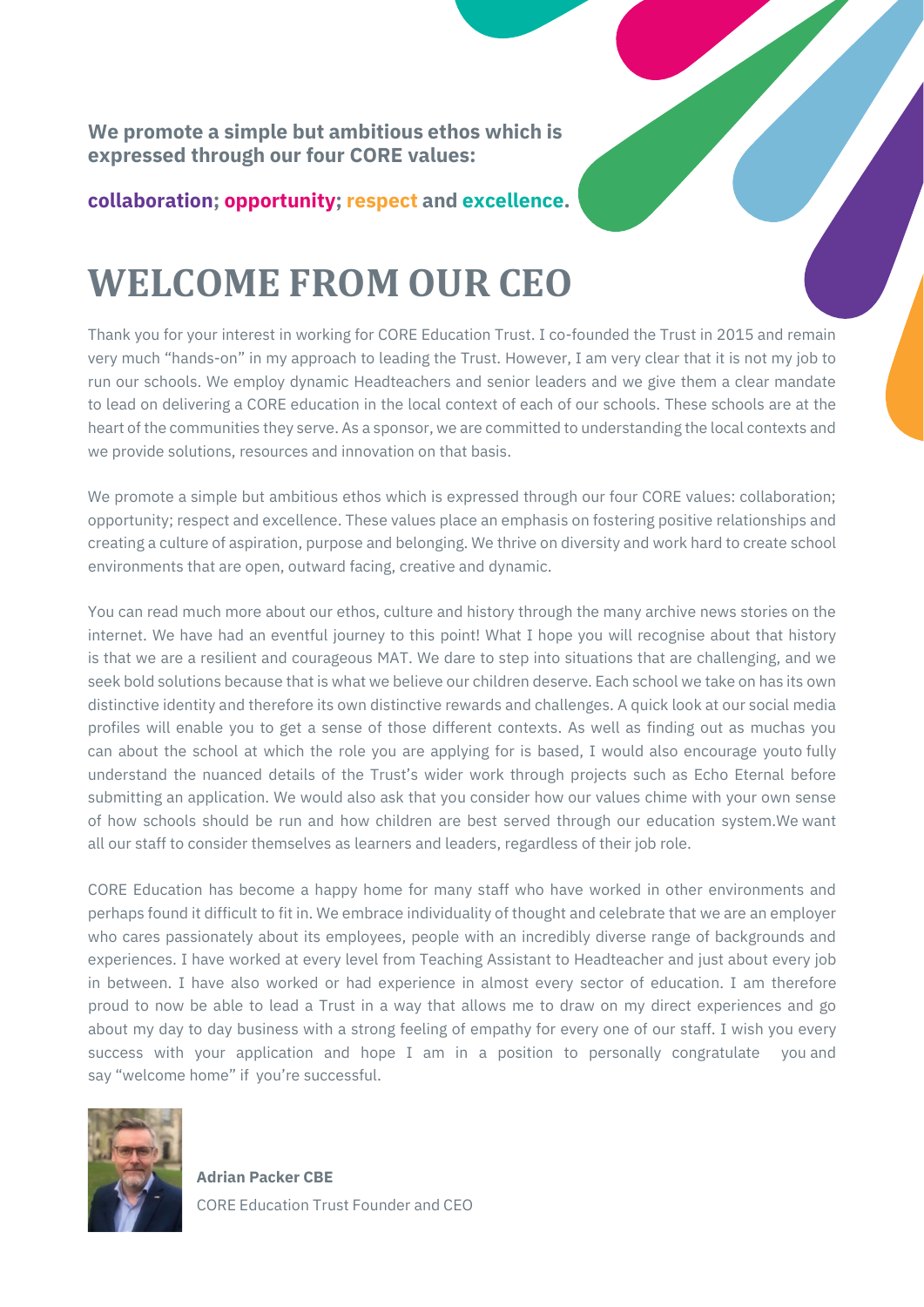# **OUR CORE VALUES**

# **COLLABORATION**

### **We join in and contribute. We are outward-facing and open to new possibilities.**

Each year we host, for all our staff a career enriching, collaborative and inspiring training conference.

Our vision – all our schools are united in their passion and commitment to deliver a CORE Education.



# **OPPORTUNITY**

### **We nurture each other and invest in ourselves.**

We provide innovative experiences that broaden horizons, support social mobility, and confront inequality. We provide innovative experiences that broaden horizons, support social mobility, and confront inequality.



# **RESPECT**

#### **We cherish the richness of difference. We take time to understand each other.**

Echo Eternal is our very own commemorative arts, media, and civic engagement project. Echo Eternal is inspired by Holocaust survivor testimony and delivered through collaborative partnerships.

Our very own COREus Choir compromising of students from across the trust, are a huge part of Echo Eternal and they have dedicated much of their time to this project.



# **EXCELLENCE**

#### **We nurture each other and invest in ourselves. We are proud of our achievements, yet always aiming higher.**

CORE Education Trust's Echo Eternal Project has been recognised in the Pearson National Teaching Awards announcing Echo Eternal as Gold Winners in November 2020

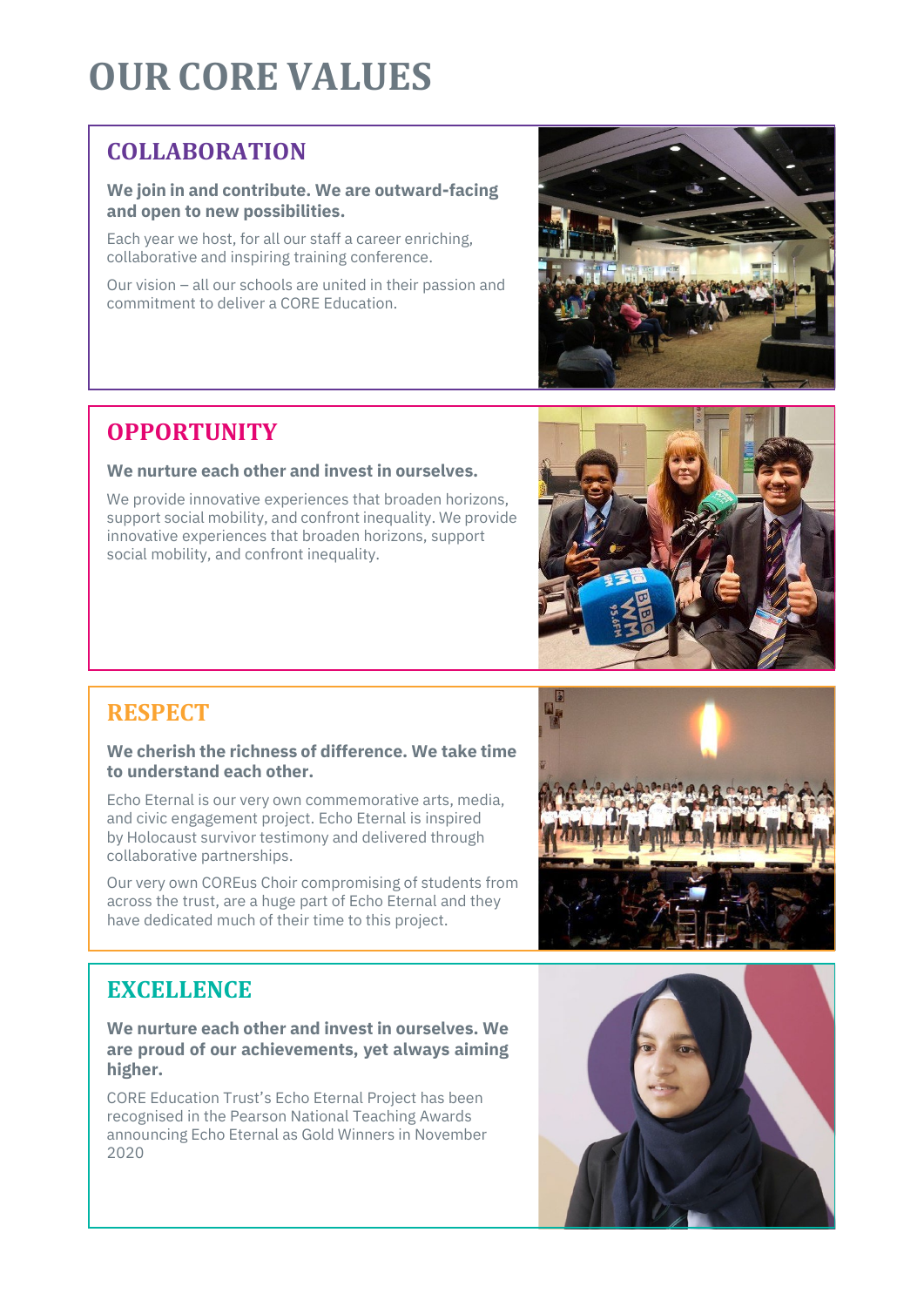# **WHATOUR STAFF SAY**

# **Which elements of your job give you the most satisfaction?**

"…developing my skills, being able to clarify and perfect these skills and my teaching, being able to teach my subject with progress being made."

"…When I can see the positive impact of the work I have done on both colleagues and students. I very much appreciate the autonomy of my role, and the professional trust I am afforded by my line manager. This makes me feel valued and appreciated as an employee."

"...seeing the opportunities that arise for both staff and students. To see students totally engaged with learning through the amazing teaching staff."

## **I am proud to be a part of CORE Education Trust because...**

"…all CORE values protect and respect students and teachers for their individualities while it provides them with opportunities to improve academically and professionally."

"… we are given good CPD opportunities and extra facilities. For example, the annual Delivering a CORE Education conference which allows connections to be made."

"…I am proud to be a part of an inclusive school that strives towards excellence despite challenging circumstances."

# **JOIN US ONLINE**

**[www.core-education.co.uk](http://www.core-education.co.uk/)**

**[www.core-education.co.uk/latest/](http://www.core-education.co.uk/latest/)**

**@COREeducate @COREeducate**

**#COREcollaboration #COREopportunity #CORErespect #COREexcellence #COREcares #DACE**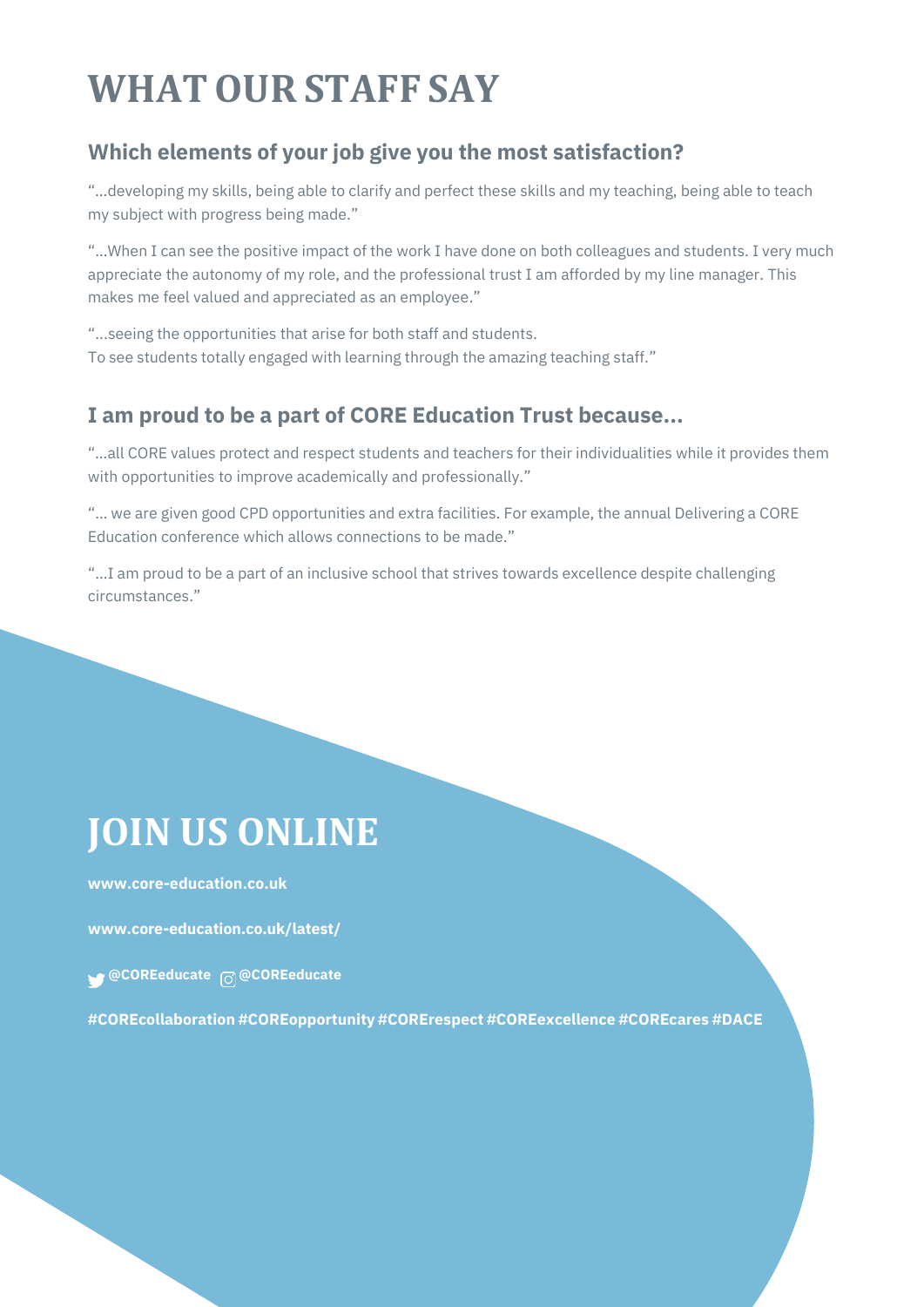# **OUR SCHOOLS**

Based in Birmingham, we are committed to delivering the best possible experiences across our Academy schools. We are here to transform young people's lives and build ambitious futures through Collaboration, Opportunity, Respect and Excellence.

We are proud that each of our schools has its own distinctive character. Our Headteachers lead their schools in the best interests of their students and their families in a local context. However, all our schools are united in their passion and commitment to deliver a CORE Education.



# **OUR PARTNERSHIPS**

### **We promote a culturally rich community and learning projects through partnerships.**

CORE Education Trust's Echo Eternal Project has been recognised as a Gold Award Winner in the Pearson National Teaching Awards announced on 27th November. We are delighted to receive be the Gold Award for Impact through Partnership for outstanding commitment to changing the lives of young people through our work.

It is a great honour to have the impact of our work recognised, none of which would be possible without our partners.



# **EMPLOYEE BENEFITS**

- All employees, regardless of hours worked or length of service, are entitled to up to 52 weeks maternity leave, including paternity and adoption leave.
- We offer all staff a 2-week break over the school Christmas holidays, on top of their allocated holiday allowance.
- We are proud to be a living wage employer, which means fair and competitive wage to all CORE Education Trust Employees
- All staff are automatically opted in for the award-winning Westfield Health employee assist program.

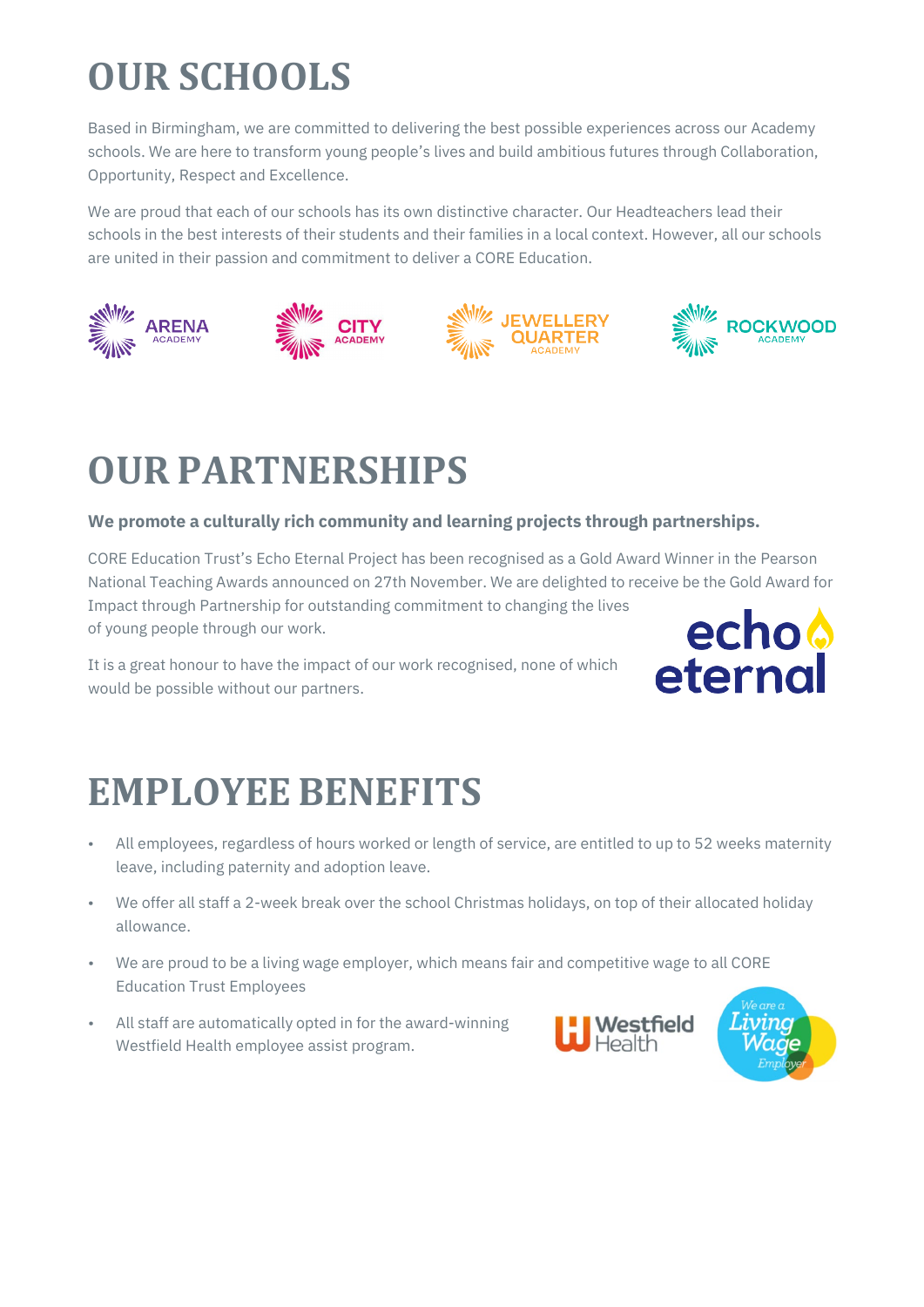



| <b>Job Title:</b> | School Improvement Lead<br>- Quality of Education | <b>Reporting to:</b>  | Senior Headteacher             |
|-------------------|---------------------------------------------------|-----------------------|--------------------------------|
| Location:         | School based - all trust<br>schools               | <b>Annual Salary:</b> | L22-L26 (£70,745 -<br>£78,025) |
| <b>Starting:</b>  | 01 September 2022, or<br>earlier by agreement     | Hours of work:        |                                |
| Apply by:         | 0900 Monday 23rd May<br>2022                      | Shortlisting:         | 23rd May 2022                  |
| School<br>visits: | w.b. Monday 16th May<br>2022                      | Interviews:           | $26^{th}$ May 2022             |

CORE Education Trust is a values-driven multi-academy trust rich in cultural and social diversity. Responsible for four academies in Birmingham, the Trust was set up to innovate through adversity and to challenge the conventional boundaries of what is possible for our students. Motivated and inspired by the success of our students, our ambition goes beyond textbooks and whiteboards, we are proud to work with the young people of Birmingham.

This role will be based within the Central Team at CORE Education Trust. You will be joining a team whose sole aim is to ensure that all students get the very best support, care and guidance that enables them to achieve their very best.

### **WHO ARE WE LOOKING FOR?**

Our Trust is a place of possibility, and we never underestimate the impact inspirational staff can have on the life chances of our students. We are now seeking to appoint to a brand new role of School Improvement Lead – Quality of Education to support and challenge us and our school leaders through the next stage of our trust improvement and growth.

This is a demanding and varied role and the successful candidate should be committed to improving the lives of the students at CORE Education Trust. You will be an advocate for the vision and aims of the Trust; supporting its mission to provide opportunities for collaboration, support and challenge all of our schools within the Trust. You will demonstrate and play a key role in developing the school improvement strategy to ensure our students experience an excellent education aligned with the agreed Trust Strategic Framework as well as leading on the implementation of school improvement strategy in collaboration with other key colleagues.

You will deliver a trust wide programme to deliver the Early Career Framework with a team of schoolbased Professional Tutors to key partner organisations and will ensure continued high quality development, support and challenge for the programme and participants. Working alongside trusted partner organisations you will deliver the trust wide ITT provision including the recruitment of trainees, development of the professional learning programme, quality assurance of ITT classroom delivery and continued development of the programme in partnership with BCU.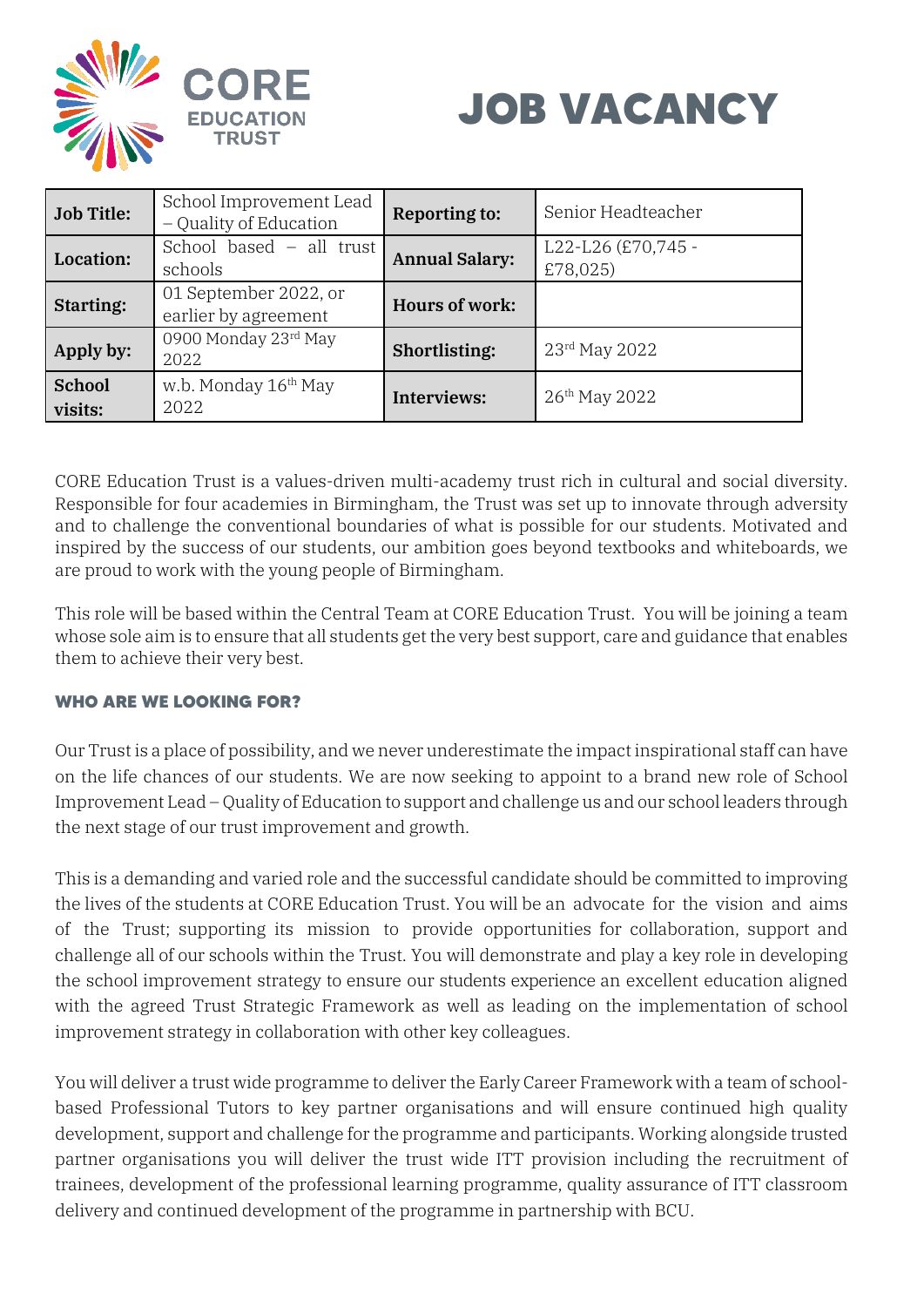#### **WHAT WE OFFER**

The successful candidate will be joining a vibrant learning community with national award-winning credentials. The Trust works collaboratively with leaders to ensure our CORE Values are promoted, embodied, and celebrated by all the staff and children in our schools. You will:

- be given the opportunity to engage with cross-trust activities that connect students and staff to their wider family of schools/peers across the city. This includes programmes such as the award-winning Echo Eternal Holocaust memorial arts initiative, The Great Get Together and The COREus Choir
- be provided with a provision of support and training to foster a positive culture of wellbeing for all students and staff

We place a strong emphasis on supporting and encouraging personal development, which includes:

- a CPD strategy that is designed to support the career aspirations of all staff to help them realise their potential.
- access to experienced mentors who have a strong track record of developing staff

This is an exciting time to join the Trust. We are about to embark on the next phase of our evolution as an outward facing, forward thinking Trust guided by a vision underpinned by optimism, ambition and oneness.

### **ADDITIONAL INFORMATION & HOW TO APPLY**

For further information about this exciting opportunity, or an informal discussion please contact Emma Ruffinato, Head of People and Organisation Development on **ER@core-education.co.uk** 

Only those applicants submitting a [CORE Education Trust Application Form](https://core-education.co.uk/wp-content/uploads/2021/03/R2-CORE-Education-Trust-Application-Form.docx) will be considered. Please note that we do not accept CVs.

To apply for this role please submit your CORE Education Trust Application Form to [recruitment@core-education.co.uk](mailto:recruitment@core-education.co.uk) by 0900 on Monday 23rd May 2022

For more information visit our website, [CORE-education.co.uk/work-with-us](http://www.core-education.co.uk/work-with-us)

**CORE Education Trust is committed to safeguarding and promoting the welfare of children and young people and expects all staff to share this commitment. An enhanced DBS (Disclosure and Barring Services) Check is required for all successful applicants.** 

**CORE Education Trust is committed to promoting equality, challenging discrimination, and developing community cohesion. We welcome applications from all sections of the community. We are an Equal Opportunities and Living Wage employer.**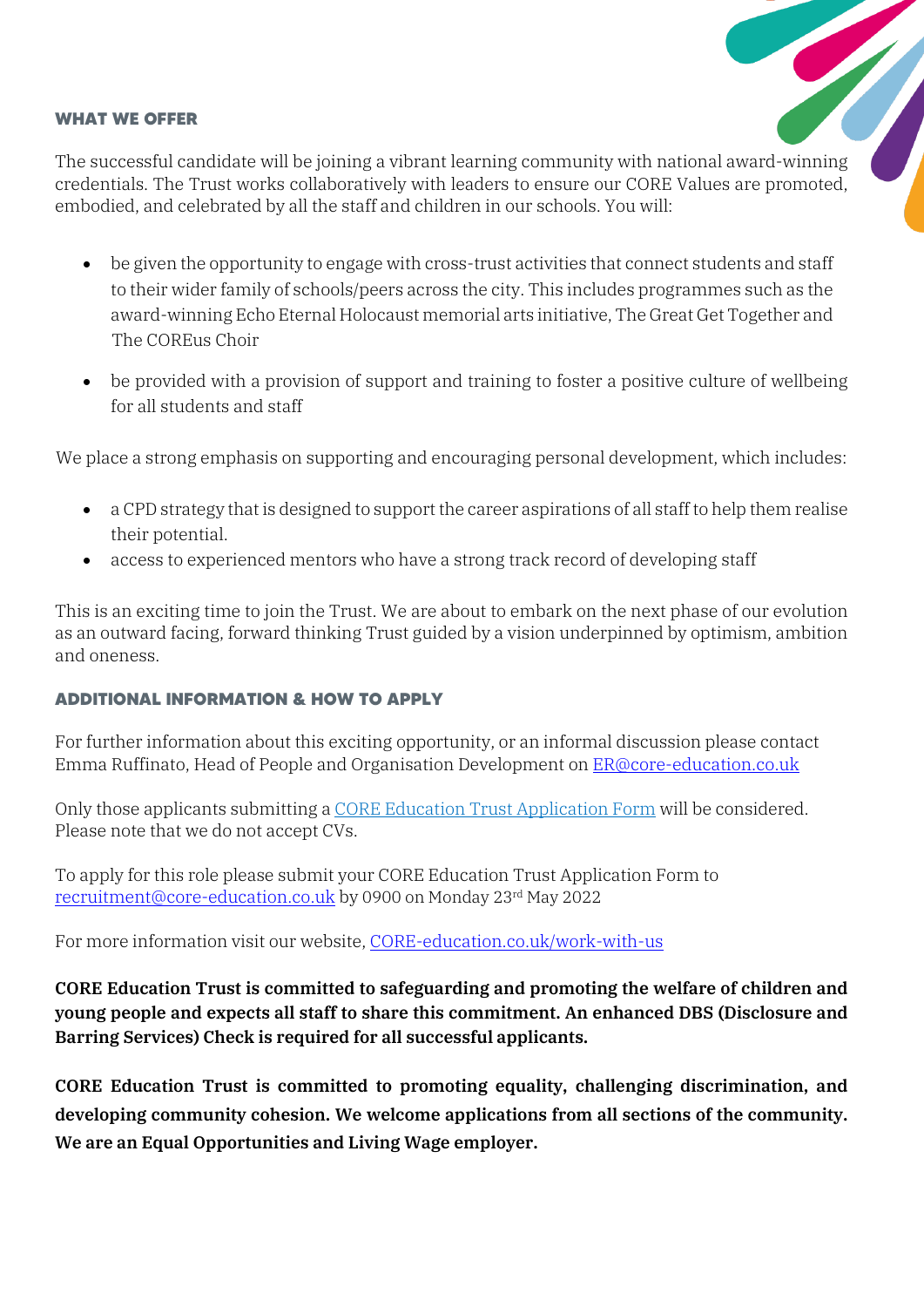| Job Title:        | School Improvement<br>Lead $-$ Quality of<br>Education | Reporting to:     | Senior Headteacher                          |  |
|-------------------|--------------------------------------------------------|-------------------|---------------------------------------------|--|
| Location:         | Trust wide                                             | Annual salary:    | $L22-L26$                                   |  |
| Contract<br>type: | Permanent                                              | Hours of<br>work: | Full time (part-time will be<br>considered) |  |

## **JOB PURPOSE AND RESPONSIBILITIES**

## Trust-wide strategic leadership of school improvement

- Be an advocate for the vision and aims of the Trust and support its mission to provide opportunities for collaboration, support and challenge for the schools of CORE Education Trust.
- Play a key role in developing the school improvement strategy which ensures that our students experience an excellent education aligned with the agreed Trust Strategic Framework.
- Lead on the implementation of school improvement strategy in collaboration with the School Improvement Lead – Behaviour, Attitudes and Personal Development.
- Working alongside the Trust Group Executive and school leaders to identify areas for improvement and put in place the required actions.
- Provide direct strategic & practical support to schools in need as required.
- Support schools in preparing for external scrutiny and inspections e.g. OFSTED.
- Develop a deep knowledge of our schools and use this to ensure the effective prioritisationof support.
- Be accountable to the CEO for raising educational standards across the Trust.
- Identify where best practice is in the Trust and facilitate meaningful collaboration.
- Identify and utilise external sources of support for the Trust-wide school improvement strategy where appropriate.
- To signpost external sources of support to Headteachers and their SIP-Chair of Governors where appropriate.
- Provide reports to the Board of Trustees on education across the Trust.
- Support with the educational due diligence process for schools looking to join the Trust.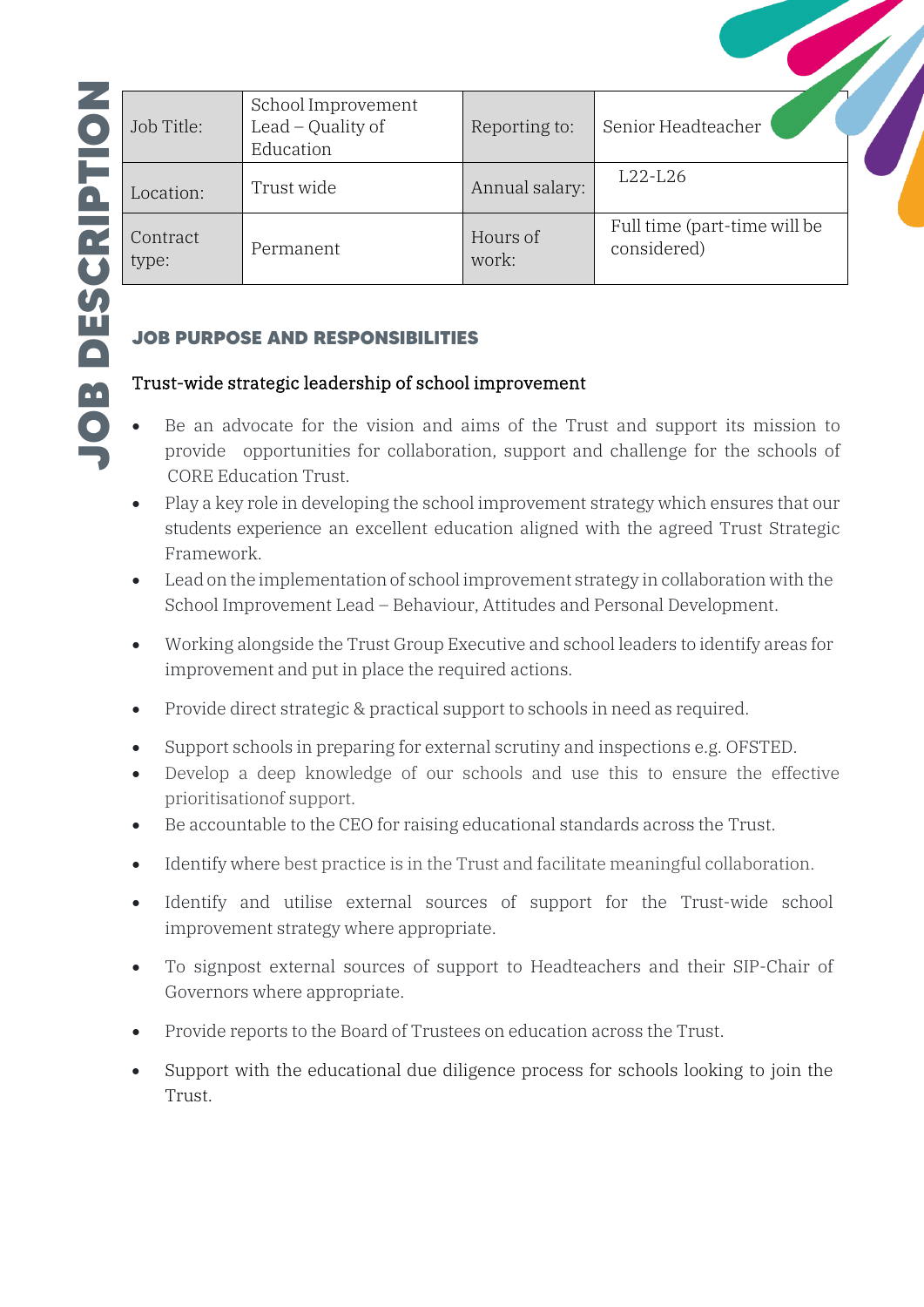### Curriculum Intent & Implementation

- Ensure a broad, structured and coherent curriculum is in place which is aligned to, and delivering, the Trust-wide Curriculum Principles.
- Support schools to develop and implement an effective secondary curriculum which meets the agreed Curriculum Principles.
- Establish effective curricular leadership: developing subject leaders with high levels of relevant expertise with access to professional networks and learning communities.
- Ensure continued development of teaching using instructional coaching in Trust schools. This to be developed through the cross-Trust satellites (working parties).
- Ensure that the Trust agreed common assessment framework is developed and delivered in order to support exemplary student progress in all year groups.

### Professional development

- Prioritise the professional development of staff; ensuring effective planning, delivery, and evaluation of CPD opportunities.
- Lead the development of teachers and school Senior Leadership Teams (teaching) and develop a career ladder for staff across theTrust in liaison with the Head of People and Organisation Development.
- Ensure that professional development opportunities, where necessary, draw on expert provision from beyond he Trust, as well as within it.

## Early Career Teachers and Initial Teacher Training

- Deliver a trust wide programme to deliver the Early Career Framework with a team of school-based Professional Tutors. This programme is established with ATT, Ambition Institute and the National Teacher Accreditation authority, therefore the role is to ensure continued high quality development, support and challenge for the programme and participants.
- To deliver the trust wide ITT provision through Birmingham City University (BCU), working alongside the Professional Mentor team in all trust schools. This to include the recruitment of trainees, development of the professional learning programme, quality assurance of ITT classroom delivery and continued development of the programme in partnership with BCU.
- To maintain a comprehensive oversight of all ITT providers and placements in the trust, ensuring that whilst we maintain a high quality offer for ITT students, that this is not to the detriment of the experience of our students.
- To act as the Trust liaison for all Teach First placement and participants: working with the Teach First delivery team to ensure an outstanding experience for all participants, securing long term tenure for Teach First graduates, and ensuring that all trust schools benefit from the partnership with Teach First.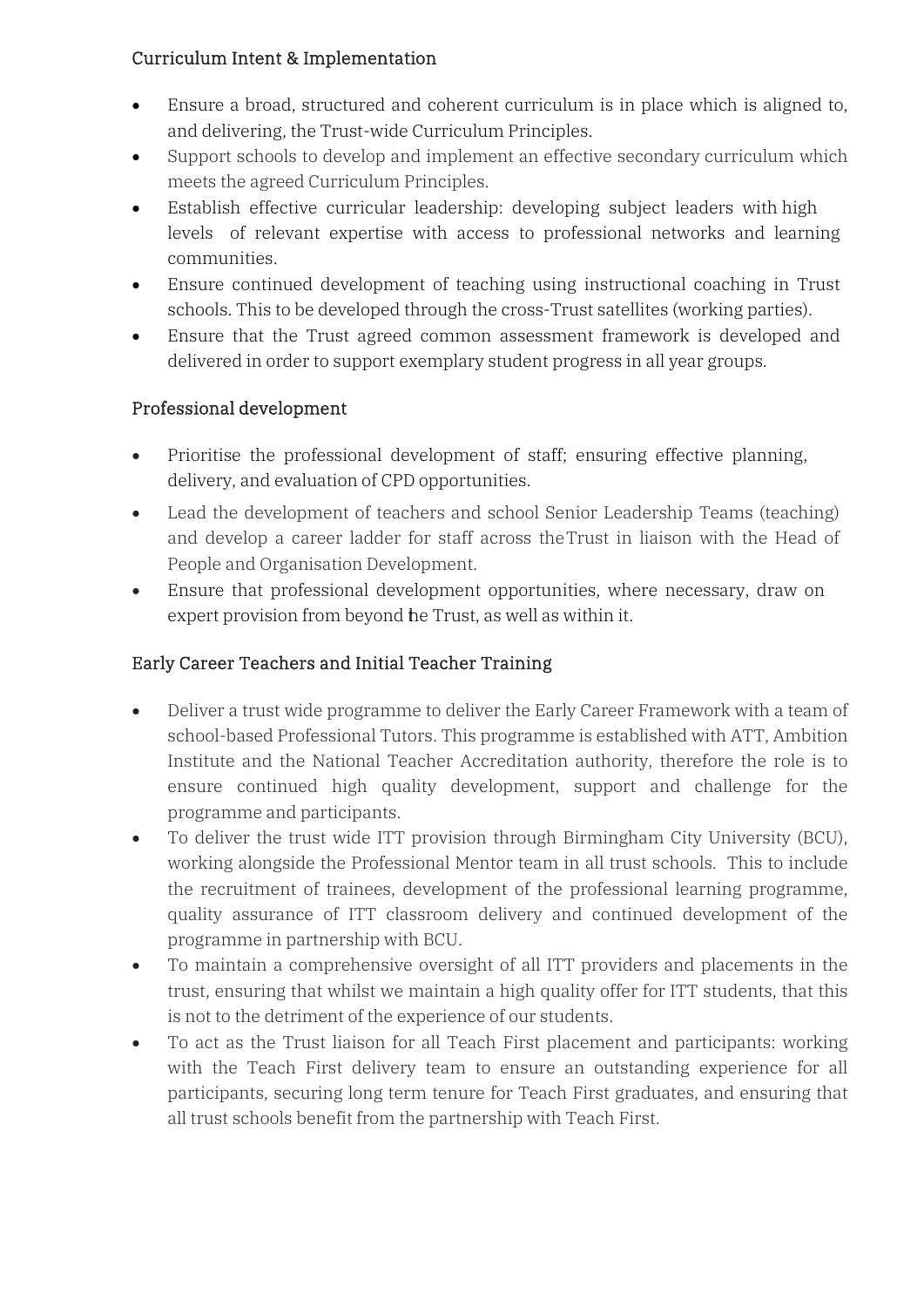### Vulnerable learners

- Ensure each school delivers a high-quality educational experience, so that all students,particularly those with SEND, disadvantaged students, high prior attaining students, achieve exceptionally well.
- Ensure that inclusion is at the heart of the work of the Trust and that each school demonstrates this in its practices.

### **SPECIAL CONDITIONS OF EMPLOYMENT**

#### **REHABILITATION OF OFFENDERS ACT 1974**

This job is exempt from the provisions of the Rehabilitation of Offenders Act 1974. Appointment to this job is subject to an enhanced DBS disclosure being obtained, and any relevant convictions cautions, and reprimands being considered. Any arrests, convictions cautions or reprimands of relevance, obtained by the jobholder after enhanced DBS clearance has been acquired, must be disclosed to the Headteacher by the jobholder. Failure by the jobholder to do so, or the obtaining by the jobholder of a relevant conviction caution or reprimand, may be managed in accordance with CORE Education Trust Disciplinary Procedure.

#### **HEALTH AND SAFETY**

The jobholder is required to exercise their duty of care by taking responsibility for their own health and safety, and the health and safety of other people who may be affected by their acts or omissions (failure to act). Full guidance regarding health and safety is set out in CORE Education Trust Health and Safety Policy, and in any risk assessments relevant to the jobholder's role or circumstances. Both can be accessed via the jobholder's line manager and must be observed.

### **EQUALITY AND DIVERSITY**

CORE Education Trust is committed to equality and values diversity. As such, it is committed to fulfilling its Equality Duty obligations and expects all staff and volunteers to share this commitment. This Duty requires the Trust to have due regard to the need to eliminate unlawful discrimination, harassment and victimisation, advance equality of opportunity and foster good relations between people who share characteristics, such as age gender, race and faith, and people who do not share them. Staff and volunteers are required to treat all people they encounter with dignity and respect and are entitled to expect this in return.

### **TRAINING AND DEVELOPMENT**

The Academy has a shared responsibility with the jobholder for identifying and satisfying training and development needs. The jobholder is expected to actively contribute to their own continuous professional development and to attend and participate in any training or development activities required to assist them in undertaking their role and meeting their safeguarding and general obligations.

#### **MOBILITY:**

The jobholder may be required to transfer to any job appropriate to their grade at such a place as in the service of the Trust they may be required, in accordance with legitimate operational requirements and / or facilitating the avoidance of staffing reductions.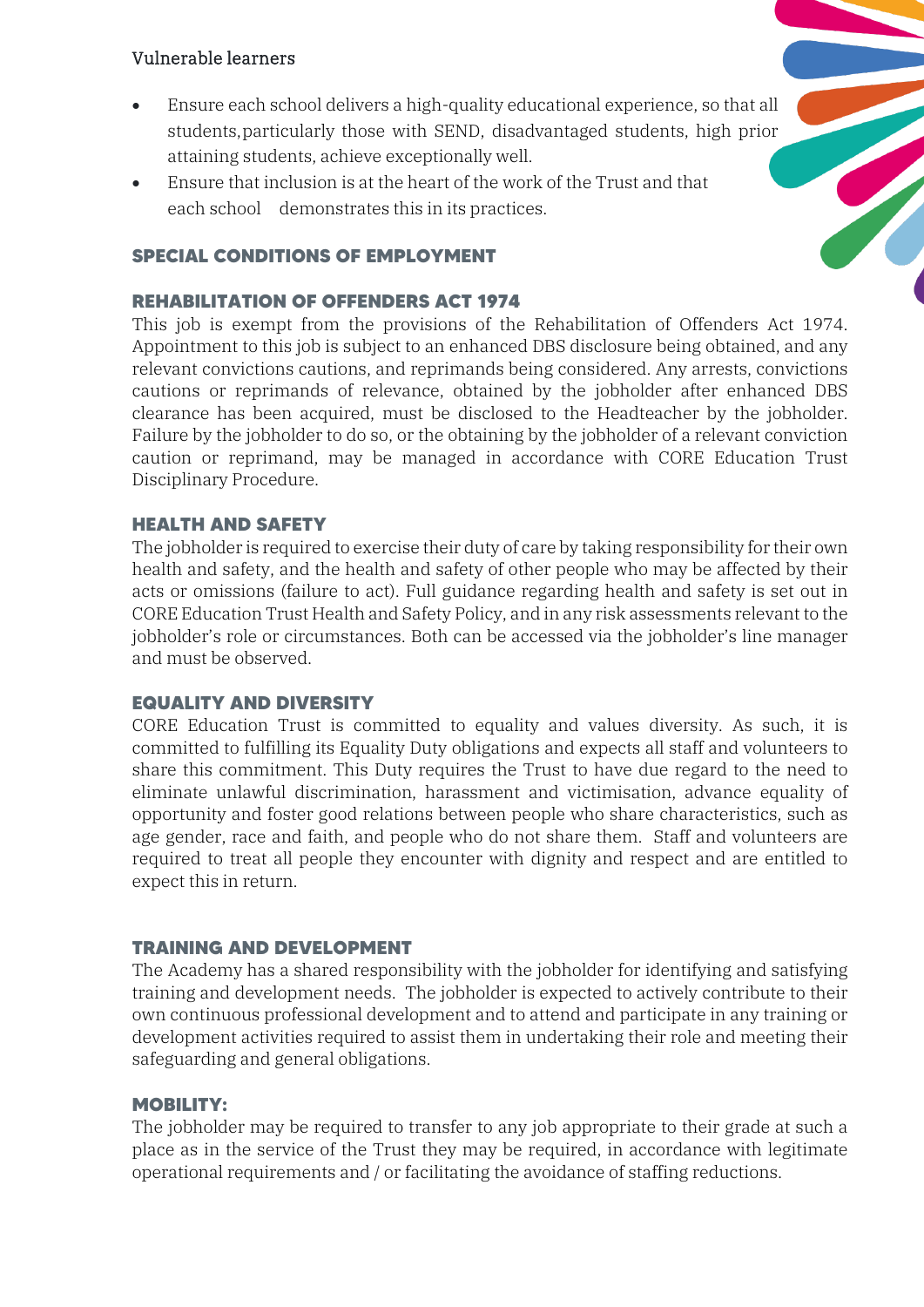This job description may be subject to review and / or amendment at any time to reflect the requirements of the job. Amendments will be made in consultation with any existing jobholder and will be commensurate with the grade for the job. The jobholder is expected to comply with any reasonable management requests.

**CORE Education Trust is committed to safeguarding and promoting the welfare of children and young people and expects all staff to share this commitment. An enhanced DBS (Disclosure and Barring Services) Check is required for all successful applicants.** 

| Job Description Reviewed on:        | May 2022                                    |
|-------------------------------------|---------------------------------------------|
| <b>Job Description Reviewed by:</b> | Head of People and Organisation Development |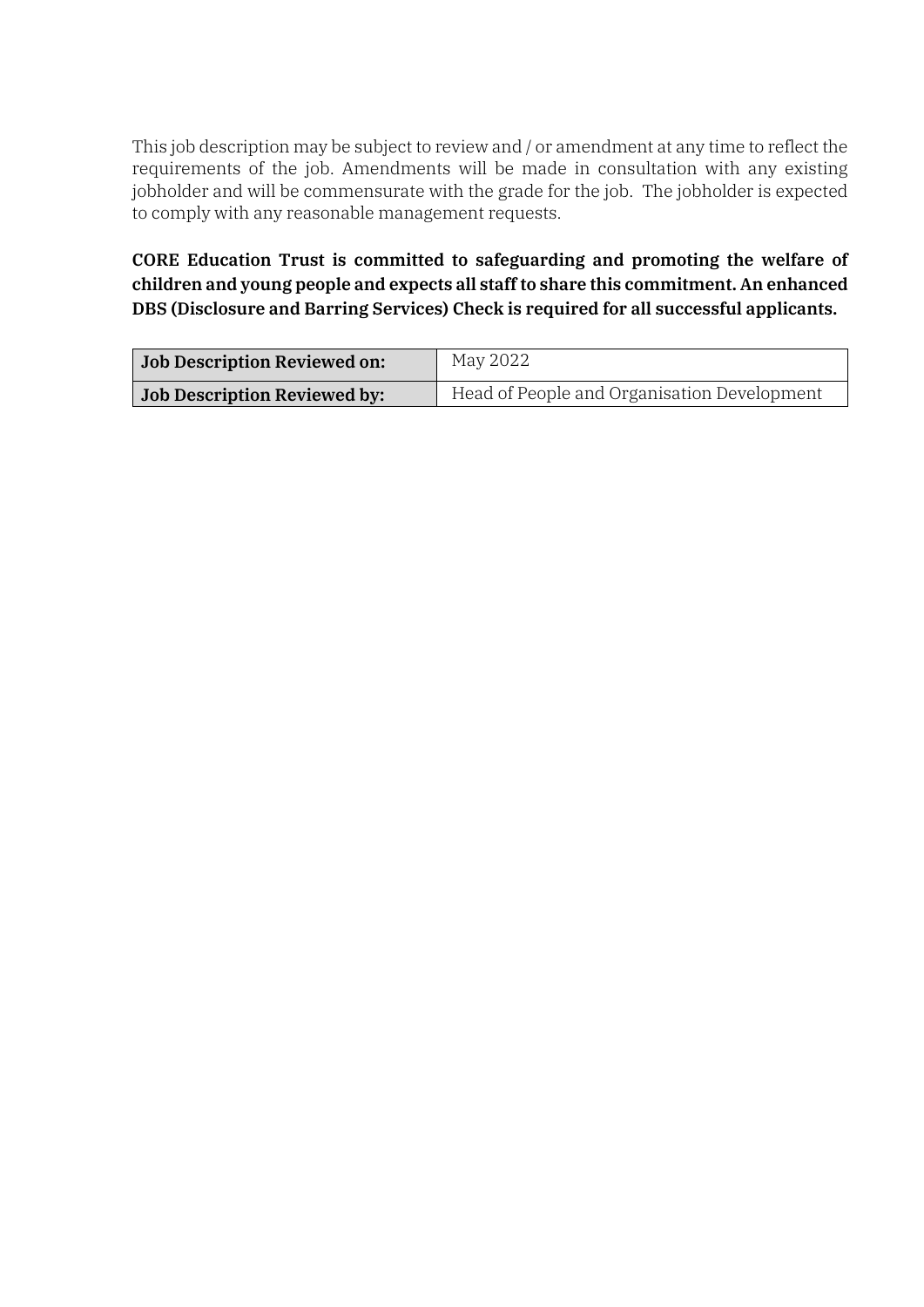| Job Title: | School Improvement Lead<br>$\sqrt{ }$ – Quality of Education | Reporting to: | Senior Headteacher |  |
|------------|--------------------------------------------------------------|---------------|--------------------|--|
| Salary:    | $L22 - L26$                                                  | Location:     | Trust wide         |  |

CORE Education Trust is committed to safeguarding and promoting the welfare of children and young people and requires all staff and volunteers to share this commitment. All posts will be subject to a DBS clearance at Enhanced level.

The Person Specification outlines the main attributes needed to adequately perform the post specified. It is intended to give prospective candidates a better understanding of the post requirements. It will be used as part of the recruitment process in identifying and shortlisting candidates.

|                                                                                        | Essential    | Desirable |
|----------------------------------------------------------------------------------------|--------------|-----------|
| Qualified teaching status                                                              | $\checkmark$ |           |
| Educated to degree level or equivalent                                                 |              |           |
| Further professional qualifications relevant to the post                               |              |           |
| Up to date Designated Safeguarding Lead and Safer                                      | $\checkmark$ |           |
| Recruitment training                                                                   |              |           |
| Experience of teaching in the Secondary age range                                      |              |           |
| Extensive school leadership experience in the secondary                                |              |           |
| sector (5+ years at AHT level or above)                                                |              |           |
| Experience as a headteacher                                                            |              | √         |
| A thorough understanding of effective safeguarding practice                            | $\checkmark$ |           |
| Experience of successful school-to-school support                                      |              |           |
| Significant experience of the monitoring and development of                            |              |           |
| teaching and learning                                                                  |              |           |
| Experience of delivering impactful professional development                            |              |           |
| Experience of working in an academy trust                                              |              |           |
| Experience of managing change                                                          |              |           |
| Excellent understanding of the current OFSTED framework                                | √            |           |
| A sound understanding of school/trust governance                                       |              |           |
| Experience of reporting to those responsible for governancein a                        |              |           |
| multi-school setting                                                                   |              |           |
| Excellent communication skills, both written and oral                                  |              |           |
| Good interpersonal skills with the ability and experience to<br>motivate others        |              |           |
| Up to date knowledge of pedagogy and a sound<br>understanding of research in this area |              |           |
| The ability to develop effective partnerships and networks                             |              |           |
| A thorough understanding of effective curriculum design                                |              |           |
|                                                                                        |              |           |